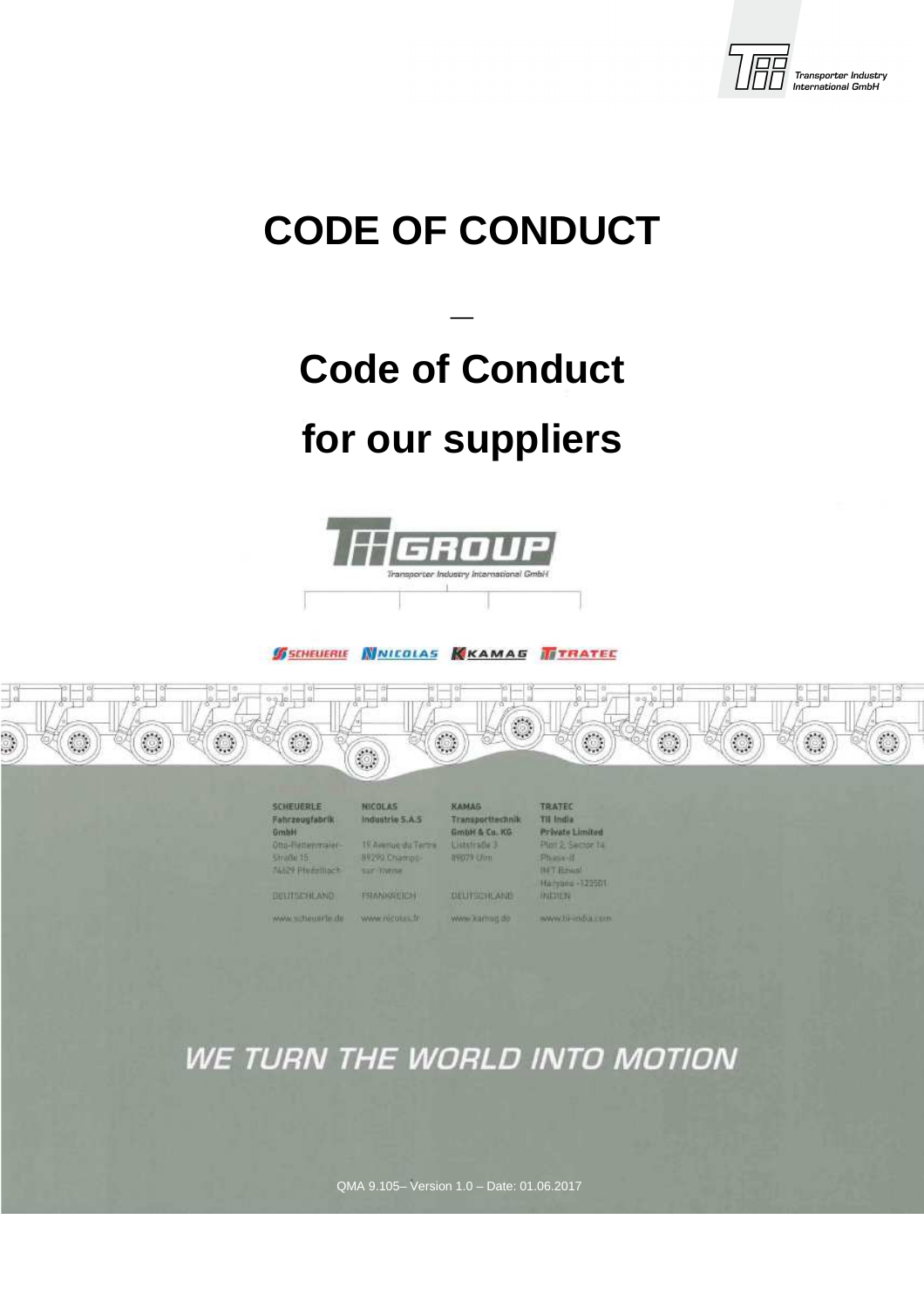

#### **Content**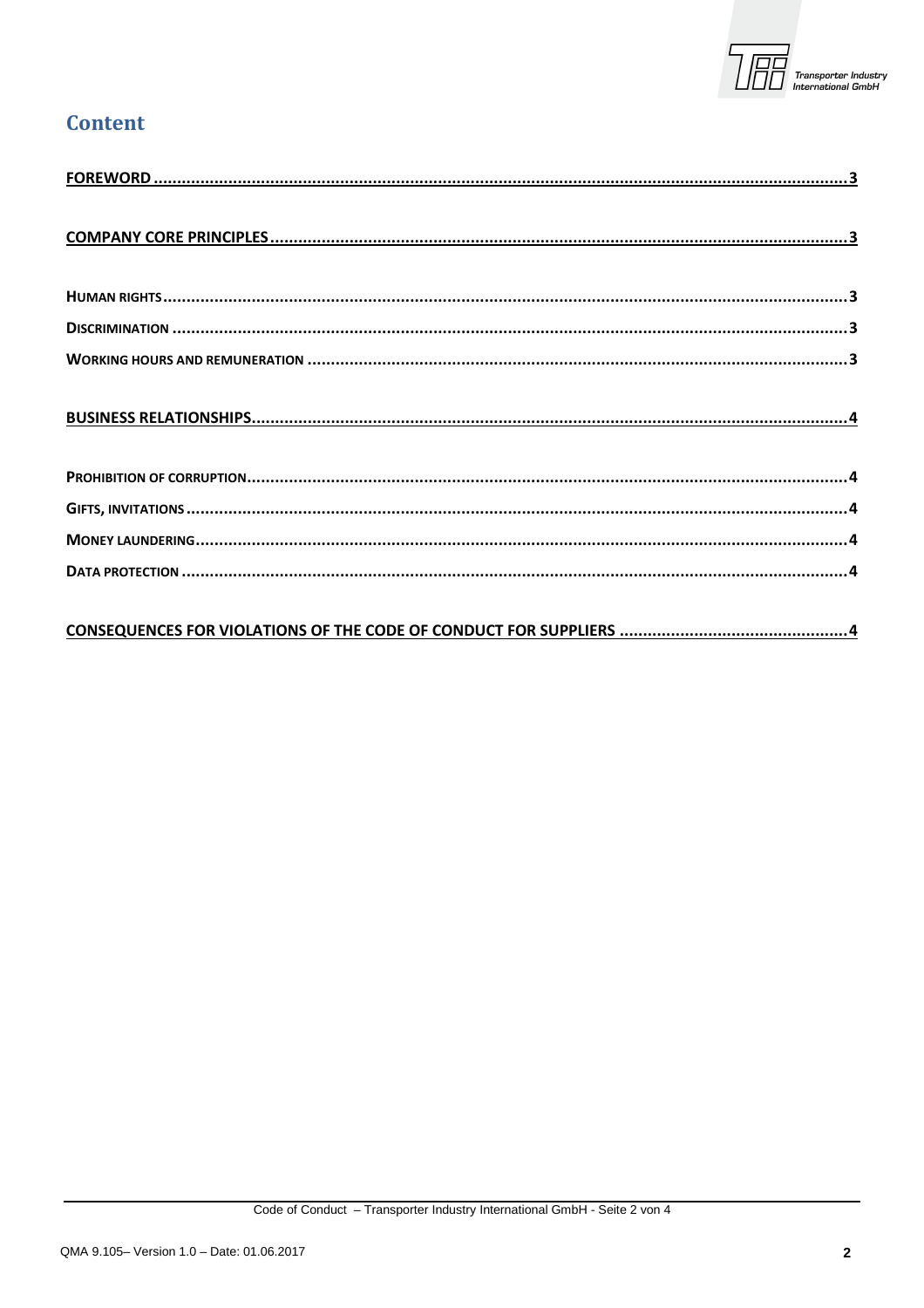

## **Foreword**

We, the TII Group with its companies Scheuerle Fahrzeugfabrik GmbH, Nicolas Industrie S.A.S, Kamag Transporttechnik GmbH & Co KG and Tratec TII India Private Limited (together the TII Group), are a global company and place great emphasis on sustainability in our business processes.

The TII Group bears responsibility towards customers, employees and the public as well as the environment. This corporate responsibility includes being compliant with applicable laws at all times and respecting ethical principles.

We also expect our suppliers to uphold these principles.

## **Company core principles**

Each company undertakes to comply with the law and all applicable statutes. In particular, the following core principles are important to us:

#### **Human rights**

Our suppliers respect and protect the regulations applicable worldwide for the protection of human rights. This refers to the prevention of child and forced labour in particular. The rules laid down in ILO Conventions 105, 136 and 182 must be observed in this regard.

#### **Discrimination**

On the basis of equal opportunity, the TII Group expects its suppliers not to discriminate against individuals for their ethnic, national or social background, skin colour, age, gender, disability, religion, world view or sexual orientation. This also applies to political views, insofar as these are based on democratic principles and tolerance towards those with other convictions.

#### **Working hours and remuneration**

Compliance with applicable national legislation on working hours is expected. Employee remuneration must also be in accordance with applicable national laws.